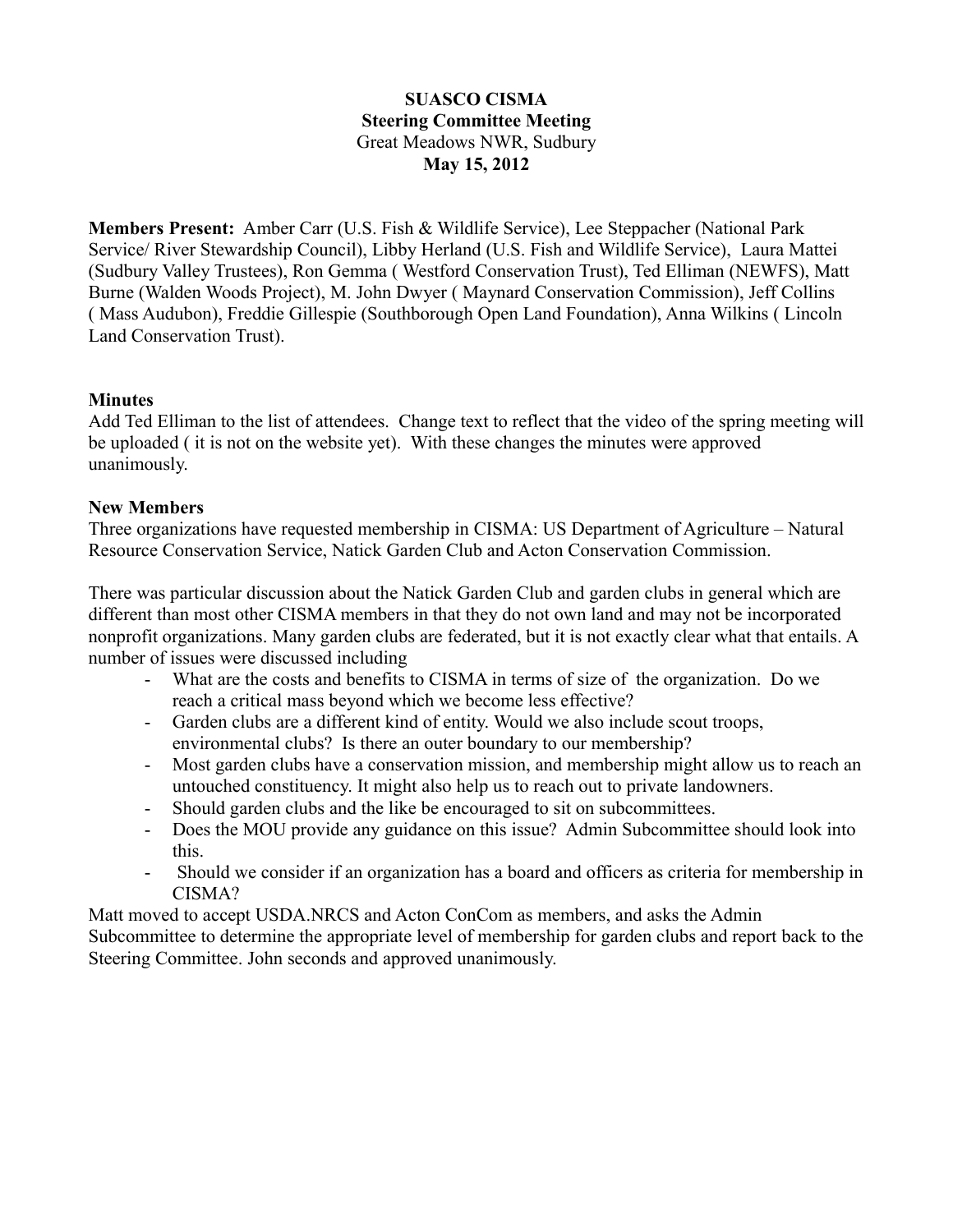### **Subcommittee Reports**

### **Education and Outreach**

John reported that the website continues to expand. Matt is taking photos of species, through the seasons, for aid in identification. Google Analytics shows that new visitors to the site has increased from 120 to 225 between April and May, and page visits has increased from 525 to 1200 in the same time period. John is visiting all CISMA members to get input on the website.

The NFWF grant project will be documented on the website. A student in the NEWFS certificate program will create photos and /or a video of each of the 5 sites being managed. Five students have expressed interest in participating and Amber will select one to work with CISMA.

After a discussion with Jeff, it has been decided to use EDD Maps as the source of maps on the website. Once a seamless link is made with EDD Maps, users will be able to report sightings of invasives on our website and locations will be mapped at a central location and displayed on maps. Maps created by IPANE are being included in EDD Maps. Jeff explained that mobile mappers, which he worked with in the past few years, are generally being superseded by EDD Maps. Nonetheless, Jeff is working with OARS to map water chestnut, using the mobile mappers.

John asked the Steering Committee whether we should put a list of contractors on the website. There were some questions about how we would vet the contractors on the list. DOT has a list of contractors, and these are probably approved by Natural Heritage program. Instead of creating a new list, we should consider linking to DOT for this information.

### **Early Detection Rapid Response Subcommittee**

A number of trainings will be available this summer, including

- Aquatic Plant Identification in July and August. CO sponsored with the Commonwealth.
- Two round table discussions
- Field trips to ongoing project Westford, Southborough, Sudbury
- Baystate roads training

Amber will send out details. Russ is developing a course to provide recertification credits for pesticide applicators.

# **Admin Subcommittee**

The Admin Subcommittee reviewed the spring meeting and began to consider speakers for next year. While the fall meeting will continue to be a recap of the year and a chance for all members to participate in an update of their activities, the spring meeting will be a speaker again. Bernd Blossey, from Cornell was discussed, though he would not come for free, he could provide a talk on current invasive species research. Dr. Casagrande from URI was also mentioned. A presentation and hands on session about EDD Maps was another option.